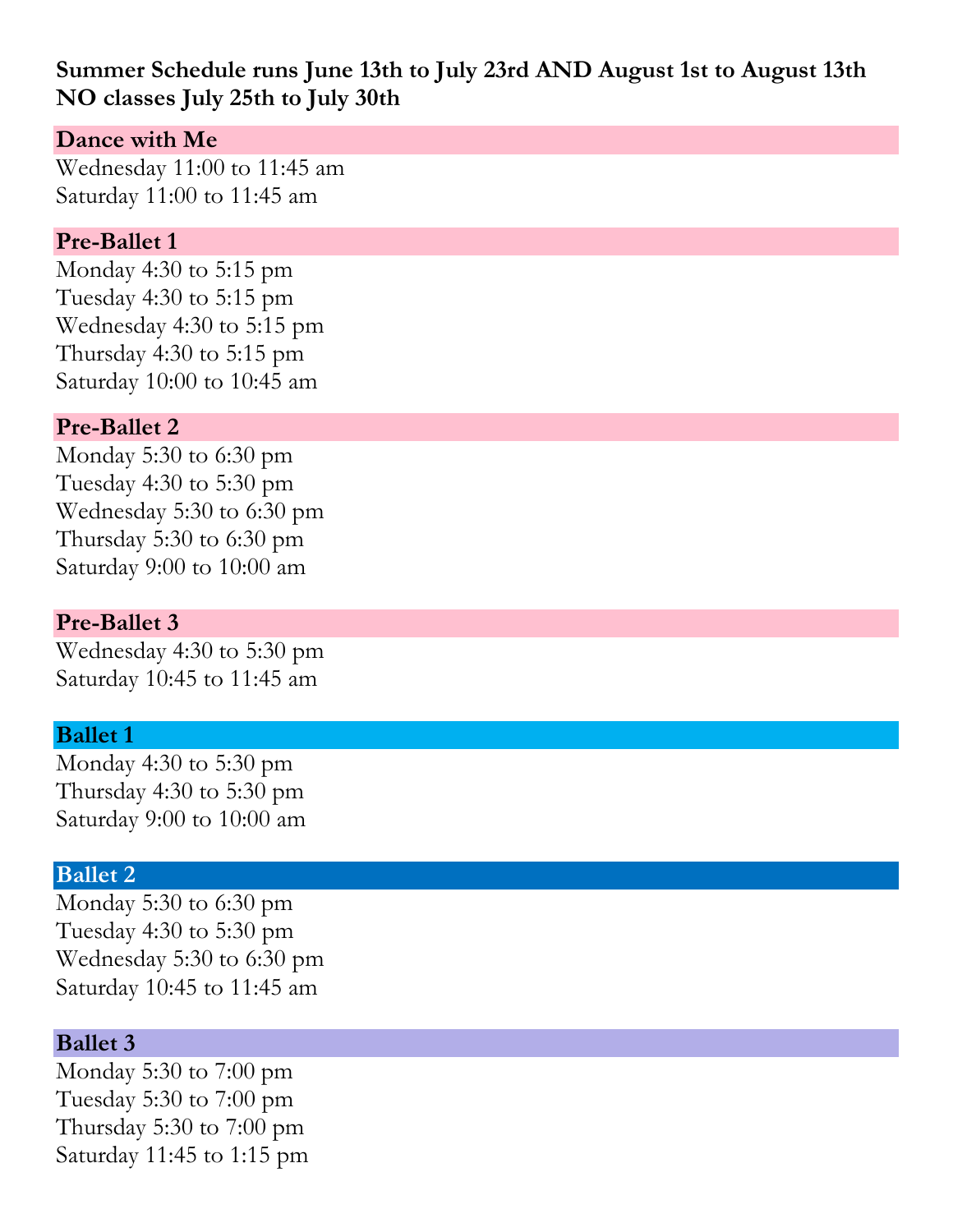#### **Ballet 4A**

Tuesday 5:30 to 7:00 pm Wednesday 5:30 to 7:00 pm Thursday 5:30 to 7:00 pm Saturday 11:45 to 1:15pm

#### **Ballet 4B**

Tuesday 5:30 to 7:00 pm Wednesday 5:30 to 7:00 pm Thursday 5:30 to 7:00 pm Saturday 11:45 to 1:15pm

#### **Ballet 5A**

Monday 5:30 to 7:00 pm Tuesday 5:30 to 7:00 pm Wednesday 5:30 to 7:00 pm Thursday 5:30 to 7:00 pm Saturday 11:45 to 1:15pm

#### **Ballet 5B**

Monday 5:30 to 7:00 pm Tuesday 5:30 to 7:00 pm Wednesday 5:30 to 7:00 pm Thursday 5:30 to 7:00 pm Saturday 11:45 to 1:15 pm

#### **Ballet 6**

Monday 5:30 to 7:00 pm Tuesday 5:30 to 7:00 pm Wednesday 5:30 to 7:00 pm Thursday 5:30 to 7:00 pm Saturday 11:45 to 1:15 pm

#### **Ballet 7**

Monday 4:30 to 6:00 pm Tuesday 4:30 to 6:00 pm Wednesday 5:30 to 7:00 pm Thursday 5:30 to 7:00 pm Saturday 11:45 to 1:15 pm